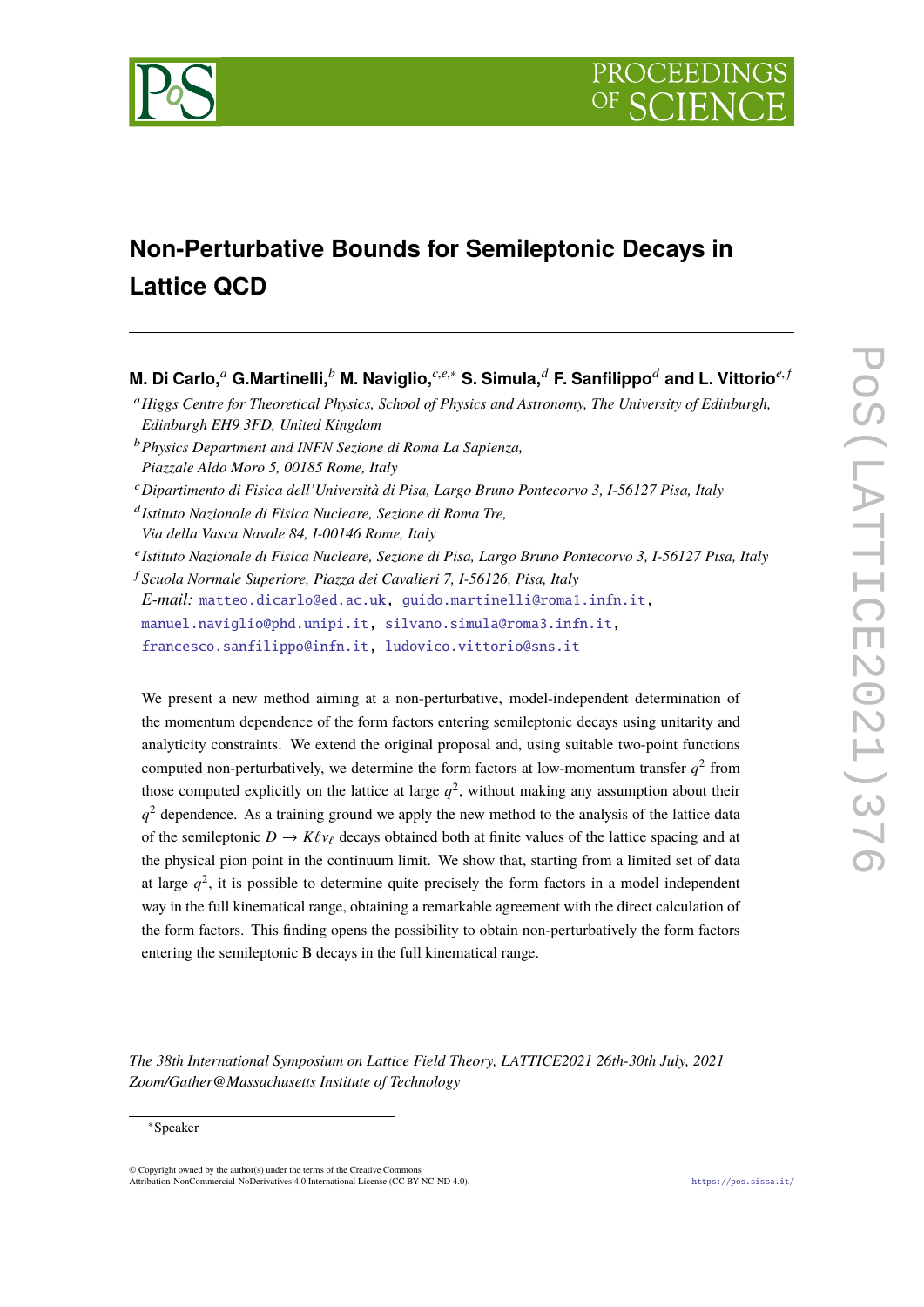(4)

#### **1. The Dispersive Matrix method**

The Fourier transform of the T-product defines the following Hadronic Vacuum Polarization (HVP) tensors:

$$
\Pi_V^{\mu\nu}(q) = i \int d^4x \, e^{iq \cdot x} \langle 0|T\{V^{\mu\dagger}(x)V^{\nu}(0)\}|0\rangle \tag{1}
$$

$$
= (q^{\mu}q^{\nu} - g^{\mu\nu}q^2) \Pi_{1} - (q^2) + q^{\mu}q^{\nu} \Pi_{0} + (q^2),
$$
  
\n
$$
\Pi_{A}^{\mu\nu}(q) = i \int d^4x e^{iq \cdot x} \langle 0|T\{A^{\mu\dagger}(x)A^{\nu}(0)\}|0\rangle
$$
  
\n
$$
= (q^{\mu}q^{\nu} - g^{\mu\nu}q^2) \Pi_{1} + (q^2) + q^{\mu}q^{\nu} \Pi_{0} - (q^2),
$$
\n(2)

where  $V^{\mu} = \bar{c}\gamma^{\mu}b$ ,  $A^{\mu} = \bar{c}\gamma^{\mu}\gamma^{5}b$  are the weak currents and the subscripts  $0^{\pm}$ ,  $1^{\pm}$  represent spinparity quantum numbers of the intermediate states.

The quantities  $\Pi_{0^{\pm}}$ ,  $\Pi_{1^{\mp}}$  are called *polarization functions*. In particular, the term proportional to  $\Pi_{0^+}$ (Π<sup>0</sup> <sup>−</sup> ) represents the *longitudinal* part of the HVP tensor with vector (axial) four-currents, while the term proportional to  $\Pi_{1}$ - ( $\Pi_{1+}$ ) is the *transverse* contribution to the HVP tensor with vector (axial) four-currents.

#### **1.1 The starting point**

The imaginary parts of the longitudinal and transverse polarization functions are related to their derivatives with respect to  $q^2$  by the dispersion relations

$$
\chi_{0^{+}}(q^{2}) = \frac{\partial}{\partial q^{2}}[q^{2}\Pi_{0^{+}}(q^{2})] = \frac{1}{\pi} \int_{0}^{\infty} dz \frac{z \operatorname{Im}\Pi_{0^{+}}(z)}{(z - q^{2})^{2}},
$$
  

$$
\chi_{1^{-}}(q^{2}) = \frac{1}{2} \left(\frac{\partial}{\partial q^{2}}\right)^{2} [q^{2}\Pi_{1^{-}}(q^{2})] = \frac{1}{\pi} \int_{0}^{\infty} dz \frac{z \operatorname{Im}\Pi_{1^{-}}(z)}{(z - q^{2})^{3}}.
$$
 (3)

 $\boldsymbol{0}$ 

$$
f_{\rm{max}}(x)=\frac{1}{2}x^2+\frac{1}{2}x^2+\frac{1}{2}x^2+\frac{1}{2}x^2+\frac{1}{2}x^2+\frac{1}{2}x^2+\frac{1}{2}x^2+\frac{1}{2}x^2+\frac{1}{2}x^2+\frac{1}{2}x^2+\frac{1}{2}x^2+\frac{1}{2}x^2+\frac{1}{2}x^2+\frac{1}{2}x^2+\frac{1}{2}x^2+\frac{1}{2}x^2+\frac{1}{2}x^2+\frac{1}{2}x^2+\frac{1}{2}x^2+\frac{1}{2}x^2+\frac{1}{2}x^2+\frac{1}{2}x^2+\frac{1}{2}x^2+\frac{1}{2}x^2+\frac{1}{2}x^2+\frac{1}{2}x^2+\frac{1}{2}x^2+\frac{1}{2}x^2+\frac{1}{2}x^2+\frac{1}{2}x^2+\frac{1}{2}x^2+\frac{1}{2}x^2+\frac{1}{2}x^2+\frac{1}{2}x^2+\frac{1}{2}x^2+\frac{1}{2}x^2+\frac{1}{2}x^2+\frac{1}{2}x^2+\frac{1}{2}x^2+\frac{1}{2}x^2+\frac{1}{2}x^2+\frac{1}{2}x^2+\frac{1}{2}x^2+\frac{1}{2}x^2+\frac{1}{2}x^2+\frac{1}{2}x^2+\frac{1}{2}x^2+\frac{1}{2}x^2+\frac{1}{2}x^2+\frac{1}{2}x^2+\frac{1}{2}x^2+\frac{1}{2}x^2+\frac{1}{2}x^2+\frac{1}{2}x^2+\frac{1}{2}x^2+\frac{1}{2}x^2+\frac{1}{2}x^2+\frac{1}{2}x^2+\frac{1}{2}x^2+\frac{1}{2}x^2+\frac{1}{2}x^2+\frac{1}{2}x^2+\frac{1}{2}x^2+\frac{1}{2}x^2+\frac{1}{2}x^2+\frac{1}{2}x^2+\frac{1}{2}x^2+\frac{1}{2}x^2+\frac{1}{2}x^2+\frac{1}{2}x^2+\frac{1}{2}x^2+\frac{1}{2}x^2+\frac{1}{2}x^2+\frac{1}{2}x^2+\frac{1}{2}x^
$$

In what follows we will denote by  $\chi$  a generic susceptibility.

2

By inserting a complete set of states with the same quantum numbers of a generic current *J* we have[1](#page-1-0)

<span id="page-1-1"></span>Im
$$
\Pi_{0^{\pm},1^{\mp}} = \frac{1}{2} \sum_{n} \int d\mu(n) (2\pi)^{4} \delta^{(4)}(q - p_{n}) |\langle 0|J|n \rangle|^{2},
$$
 (5)

where  $d\mu(n)$  is the measure of the phase space for the set of states *n*. By taking in Eq. [\(5\)](#page-1-1) only the contribution of the lightest state and using analyticity, we can rewrite the dispersion relations for  $\chi(q^2)$  as

<span id="page-1-2"></span>
$$
\frac{1}{2\pi i} \int_{|z|=1} \frac{dz}{z} |\phi(z, q^2)f(z)|^2 \le \chi(q^2),\tag{6}
$$

where  $f(z)$  is the generic form factor and the kinematical functions  $\phi(z, q^2)$  for the different form factors entering  $B \to D^{(*)}$  decays are defined in Eqs. (40)-(42) of Ref. [\[1\]](#page-10-0).

<span id="page-1-0"></span><sup>1</sup>For simplicity we omit Lorentz indices and other complications that are immaterial for the present discussion.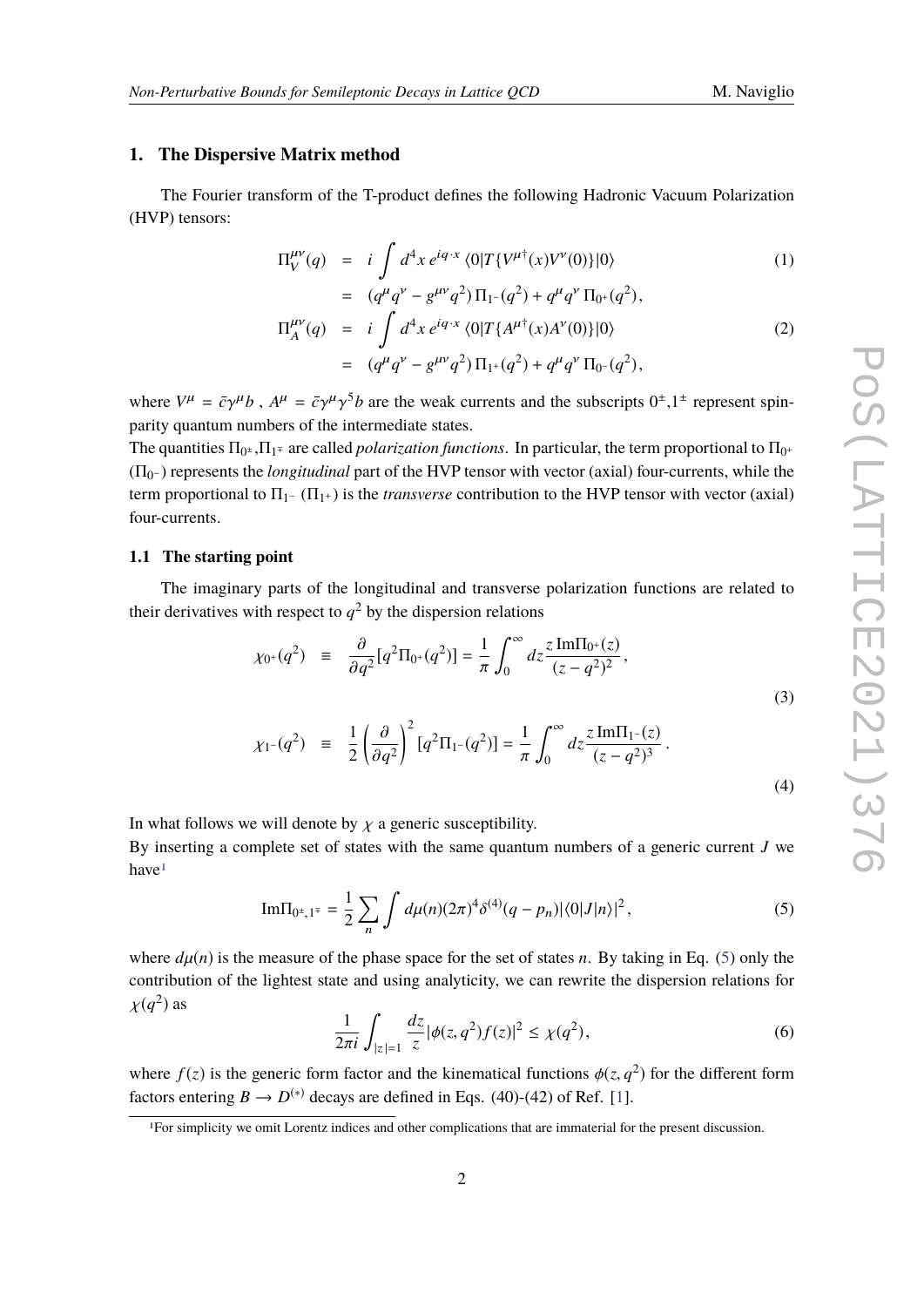#### **1.2 Inner product formalism and the matrix**

Let us introduce an inner product defined as

<span id="page-2-0"></span>
$$
\langle g|h\rangle = \frac{1}{2\pi i} \int_{|z|=1} \frac{dz}{z} \bar{g}(z)h(z),\tag{7}
$$

where  $\bar{g}(z)$  is the complex conjugate of the function  $g(z)$ . Then, the inequality [\(6\)](#page-1-2) can simply be written as

$$
0 \le \langle \phi f | \phi f \rangle \le \chi(q^2), \tag{8}
$$

where we have also used the positivity of the inner product. Following Refs. [\[3\]](#page-10-1)-[\[4\]](#page-10-2), we define the function  $g_t(z)$  as

$$
g_t(z) \equiv \frac{1}{1 - \bar{z}(t)z},\tag{9}
$$

where  $\bar{z}(t)$  is the complex conjugate of the variable  $z(t)$  defined in Eq. (32) of [\[1\]](#page-10-0) and *z* is the integration variable of Eq. [\(7\)](#page-2-0). It is then straightforward to show that

<span id="page-2-2"></span>
$$
\langle g_t | \phi f \rangle = \phi(z(t), q^2) f(z(t)), \qquad \langle g_{t_m} | g_{t_l} \rangle = \frac{1}{1 - \bar{z}(t_l) z(t_m)}.
$$
 (10)

Let us introduce the matrix

<span id="page-2-1"></span>
$$
\mathbf{M} = \begin{pmatrix} \langle \phi f | \phi f \rangle & \langle \phi f | g_t \rangle & \langle \phi f | g_{t_1} \rangle & \cdots & \langle \phi f | g_{t_n} \rangle \\ \langle g_t | \phi f \rangle & \langle g_t | g_t \rangle & \langle g_t | g_{t_1} \rangle & \cdots & \langle g_t | g_{t_n} \rangle \\ \langle g_{t_1} | \phi f \rangle & \langle g_{t_1} | g_t \rangle & \langle g_{t_1} | g_{t_1} \rangle & \cdots & \langle g_{t_1} | g_{t_n} \rangle \\ \vdots & \vdots & \vdots & \vdots & \vdots \\ \langle g_{t_n} | \phi f \rangle & \langle g_{t_n} | g_t \rangle & \langle g_{t_n} | g_{t_1} \rangle & \cdots & \langle g_{t_n} | g_{t_n} \rangle \end{pmatrix} . \tag{11}
$$

In a numerical simulations of lattice QCD the values  $t_1, \dots, t_n$  correspond to the squared 4momenta at which the FFs have been computed non-perturbatively and that will be used as inputs for constraining the FFs in regions non accessible to the calculation. Differently, the point *t* is the unknown point where we want to extract the value of the FFs.

Note that the first matrix element in  $(11)$  is the quantity directly related to the susceptibility  $\chi(q^2)$  through the dispersion relations. To be more specific, in the case of *B*  $\rightarrow$  *D* decays, in terms of the longitudinal and transvarge quegentibilities  $\mu$ ,  $(a^2)$  and  $\mu$ ,  $(a^2)$  we have that of the longitudinal and transverse susceptibilities  $\chi_{0^+}(q^2)$  and  $\chi_{1^-}(q^2)$  we have that:

$$
\langle \phi_0 f_0 | \phi_0 f_0 \rangle \le \chi_{0^+}(q^2),
$$
  

$$
\langle \phi_+ f_+ | \phi_+ f_+ \rangle \le \chi_{1^-}(q^2),
$$
 (12)

where  $\phi_{0,+}$  are kinematical functions whose definition can be in Eq.s (40)-(42) of Ref. [\[1\]](#page-10-0).

#### **1.3 The bounds**

The positivity of the inner products  $(10)$  guarantees that the determinant of the matrix  $(11)$  is positive semi-definite, namely

$$
\det \mathbf{M} \ge 0. \tag{13}
$$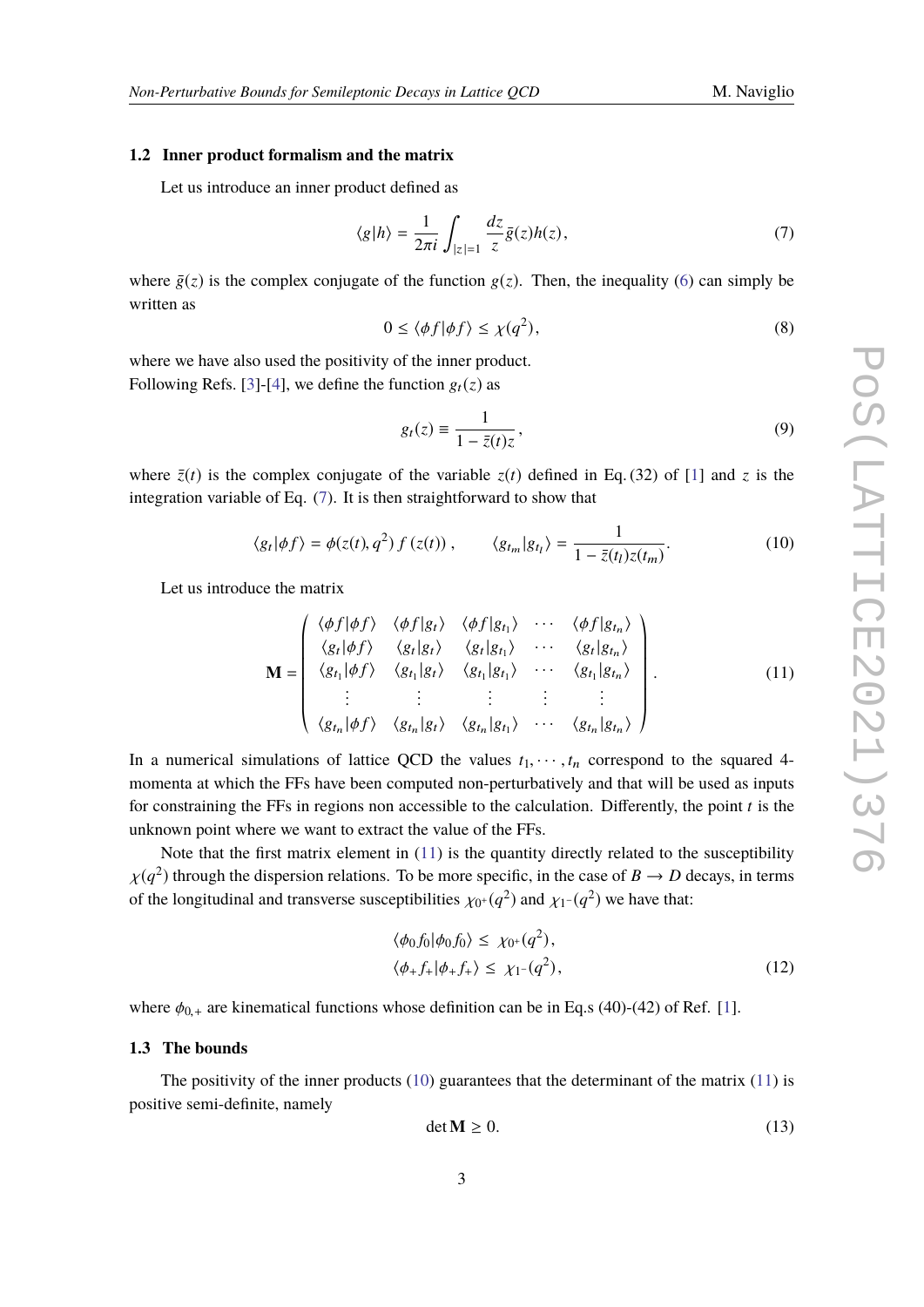This condition leads to the following unitarity constraints on the form factor  $f(t)$ 

<span id="page-3-0"></span>
$$
f_{lo}(t, q^2) \le f(t) \le f_{up}(t, q^2),
$$
\n(14)

where

<span id="page-3-1"></span>
$$
f_{lo(up)}(t, q^2) \equiv \frac{-\beta(t, q^2) \mp \sqrt{\Delta_1(t) \Delta_2(q^2)}}{\alpha \phi(z(t), q^2)}.
$$
\n(15)

The quantities  $\alpha$ ,  $\beta$  and  $\gamma$  are determinants of minors of the matrix *M* defined in Eq. (45) of [\[1\]](#page-10-0). Note that the positivity of the inner product implies that  $\alpha$  and  $\Delta_2$  are *t*-independent, *i*.*e*. they are given numbers once the susceptibility  $\chi(q^2)$  and the lattice QCD inputs are chosen. On the contrary,  $β$  and  $Δ_1$  are *t*-dependent. Moreover, only the quantities  $β$  and  $Δ_2$  depend on the chosen value of  $q^2$ . At this point, since  $\Delta_1 \geq 0$  by construction, the constraint [\(14\)](#page-3-0) will be acceptable only when  $\Delta_2$  ≥ 0. We stress that the unitarity filter  $\Delta_2(q^2) \ge 0$  is *t*-independent, which implies that, when it is not satisfied, no prediction for  $f(t)$  is possible at any value of *t*.

Thus, by using a direct lattice measurement of the form factors at the points  $t_1, t_2, \ldots, t_n$  and the two-point functions of the suitable currents we can constrain the form factors in regions of momenta which for several reasons may not be accessible to lattice simulations. The application to the case of the semileptonic  $D \to K$  decays will be presented in Section [3.](#page-6-0)

#### **2. The novelties of our work**

The DM method allows to reconstruct the interval of the possible values of the form factor in a generic point *t* in a total model independent way and without any assumption or truncation starting from, also few, known points and the susceptibilities. With respect to the proposal by L. Lellouch and other previous studies, the main novelties in this work are as follows:

- 1. We determined non perturbatively all the relevant two-point current correlation functions on the lattice which are fundamental to implement the dispersive bounds (i.e. the susceptibilities  $\chi$  that appear in the matrix). We also proposed to reduce discretisation errors of the twopoint correlation functions by using a combination of non-perturbative and perturbative subtractions which were found very effective in the past;
- 2. A simpler treatment of the lattice uncertainties with respect to the method proposed in Ref. [\[4\]](#page-10-2).

For the first point we refer to the detailed discussion contained in [\[1\]](#page-10-0). We will only discuss here the second novelty.

#### **2.1 Statistical uncertainties and Kinematical Constraint**

The machinery discussed in the previous Section allows us to compute the lower/upper bounds of  $f_{0(+)}(t)$ , once we have chosen our set of input data, i.e.  $\{\chi_{0^+(1^-)}, f_{0(+)}(t_1), \cdots, f_{0(+)}(t_n)\}$ . Thus, the input data set is made of  $2n + 2$  quantities: the *n* values of the scalar form factor  $f_0$ , the *n* values of the vector form factor  $f_+$  and the two susceptibilities  $\chi_{0^+}$  and  $\chi_{1^-}$ . For sake of simplicity we are associated to a second the second the second the second theory of the second the second theory of the seco considering the same number of data points for both the scalar and the vector form factors evaluated at the same series of values  $t_i$  ( $i = 1, \dots, n$ ). The crucial question is, however, how to propagate the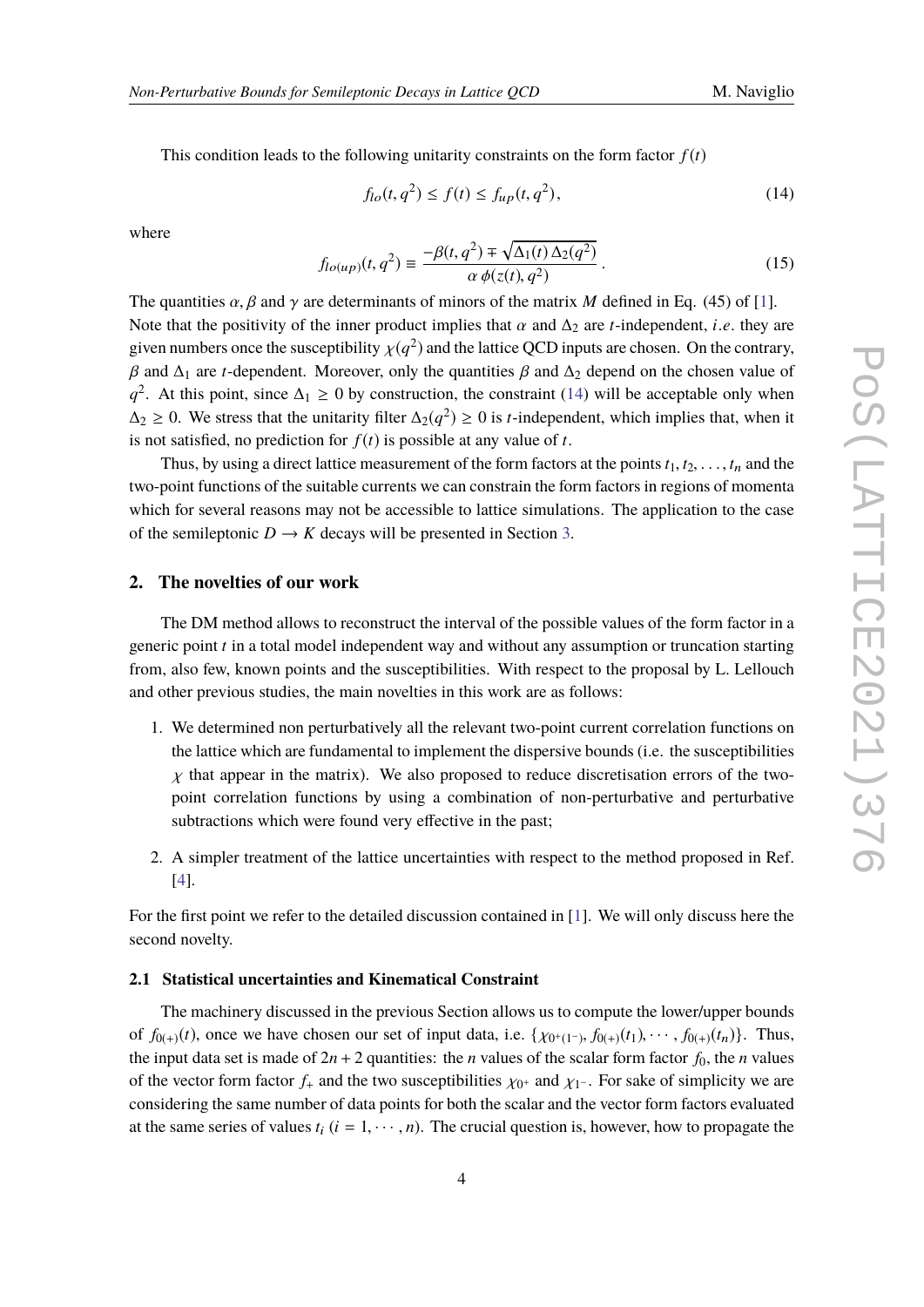uncertainties related to these quantities into the evaluation of the FFs  $f_{0(+)}(t)$  at a generic value of *t*. To answer this question, we propose a method different from the one described in Ref. [\[4\]](#page-10-2). We start by building up a multivariate Gaussian distribution with mean values and covariance matrix given respectively by  $\{f_0(t_1), \dots, f_0(t_n), f_+(t_1), \dots, f_+(t_n)\}$  and  $\Sigma_{ij} = \rho_{ij}\sigma_i\sigma_j$ , where  $f_{0(+)}(t_i)$  are the form forters attracted from the three point functions in our numerical simulation on a given the form factors extracted from the three-point functions in our numerical simulation on a given set of gauge field configurations,  $\sigma_i$  are the corresponding uncertainties, and  $\rho_{ij}$  is their correlation matrix (including also correlations between the two form factors). Note that if we have direct access to the data of the simulations the susceptibilities are properly correlated.

For each jackknife/bootstrap event we consider the  $(n + 1) \times (n + 1)$  matrices  $M^0$  and  $M^+$ (see Eq. [\(11\)](#page-2-1)) corresponding to the scalar and vector form factors, respectively. Since  $\Delta_1^0 = \Delta_1^+$  is non-negative by definition, then both  $\Delta_2^0$  and  $\Delta_2^+$  should be positive (see Eq. [\(15\)](#page-3-1)). Thus, we compute  $\Delta_{2}^{0(+)}$  $_{2}^{0(+)}$  and verify their signs. If either  $\Delta_{2}^{0}$  or  $\Delta_{2}^{+}$  results to be negative, then the event is eliminated from the sample. From the physical point of view, this step can be read as a consistency check between all the input data, namely the susceptibilities and the FFs for that particular bootstrap. At the end of the procedure, we will be left with  $\bar{N}_{boot} \le N_{boot}$  events.

At  $t = 0$  the FFs  $f_0$  and  $f_+$  are subject to the constraint

<span id="page-4-1"></span>
$$
f_0(0) = f_+(0). \tag{16}
$$

In order to satisfy this condition, in the subset of the  $\bar{N}_{boot}$  events, we select only the  $N^*_{boot} \le \bar{N}_{boot}$ events for which the dispersive bands for  $f_0$  and  $f_+$  overlap each other at  $t = 0$ . This corresponds to impose the conditions

$$
f_{0,up}(0, q^2) > f_{+,lo}(0, q^2), f_{+,up}(0, q^2) > f_{0,lo}(0, q^2),
$$
\n(17)

where  $f_{l_o,up}(t, q^2)$  were defined in Eq. [\(15\)](#page-3-1) for a generic form factor *f*. The above condition selects  $N^*_{boot}$  ≤  $\widetilde{N}_{boot}$  events. Following Ref. [\[4\]](#page-10-2) for each of the  $N^*_{boot}$  events we define

$$
f_{lo}^*(0) = \max[f_{+,lo}(0), f_{0,lo}(0)],
$$
  
\n
$$
f_{up}^*(0) = \min[f_{+,up}(0), f_{0,up}(0)],
$$
\n(18)

so that, putting  $f(0) = f_0(0) = f_+(0)$ , one has

<span id="page-4-0"></span>
$$
f_{lo}^*(0) \le f(0) \le f_{up}^*(0) \tag{19}
$$

We now consider the form factor  $f(0)$  to be uniformly distributed in the range given by Eq. [\(19\)](#page-4-0) and we add it to the input data set as a new point at  $t_{n+1} = 0$ . To be more precise, for each of  $N_{boot}^*$  events we generate  $N_0$  values of *f* (0) with uniform distribution in the range  $[f_{lo}^*(0), f_{up}^*(0)]$ , abtaining a new semple having  $\overline{N}$   $N^*$   $\rightarrow$  *N*<sup>\*</sup>  $\rightarrow$  *N*<sup>\*</sup> avents aseb of them satisfying by sonstru obtaining a new sample having  $\overline{N}_{boot} = N_{boot}^* \times N_0$  events, each of them satisfying by construction both the unitarity filters  $\Delta_2^{0(+)}$  $2^{0(+)} \ge 0$  and the kinematical constraint [\(16\)](#page-4-1).

We then consider two modified  $(n+2) \times (n+2)$  matrices,  $M_C^0$  and  $M_C^+$ , that have one more row and one more column with respect to matrices  $M^0$  and  $M^+$  and contain the common form factor  $f(t_{n+1} = 0)$  and then the information of the kinematical constraint.

For any point  $t$  at which we want to predict the allowed dispersive band of the form factor  $f(t)$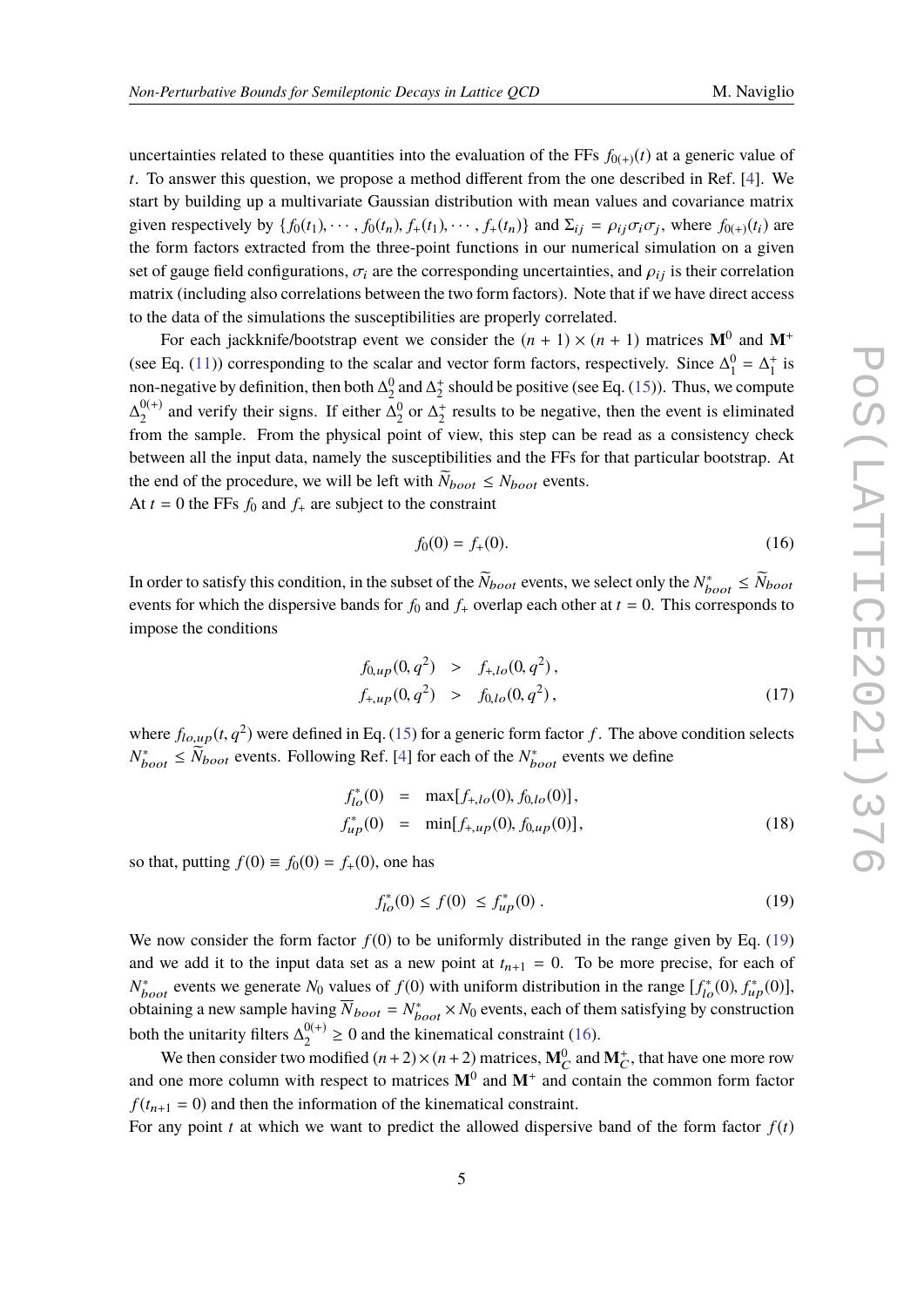(which can be either  $f_0(t)$  or  $f_+(t)$ ) without directly computing it in our simulation, we compute the matrix  $M_C$  and using Eq. [\(15\)](#page-3-1) we get  $f_{lo}(t)$  and  $f_{up}(t)$ . This can be done for each of the  $N_0$  events. Let us indicate the result of the *k*-th extraction by  $f_{lo}^k(t)$  and  $f_{up}^k(t)$ , respectively. Then, for each of the  $N^*_{boot}$  events the lower and upper bounds  $\overline{f}_{lo}(t)$  and  $\overline{f}_{up}(t)$  can be defined as

$$
\overline{f}_{lo}(t) = \min[f_{lo}^1(t), f_{lo}^2(t), \dots, f_{lo}^{N_0}(t)], \n\overline{f}_{up}(t) = \max[f_{up}^1(t), f_{up}^2(t), \dots, f_{up}^{N_0}(t)].
$$
\n(20)

#### **2.2 Recombination of the Bootstrap events**

<span id="page-5-0"></span>At this point we can generate the bounds of the form factor  $f(t)$ . To achieve this goal, we combine all the  $N_{boot}^*$  results  $\overline{f}_{lo,up}^i(t)$  ( $i = 1, \dots, N_{boot}^*$ ) to generate the corresponding histograms<br>and fit them with a Coussian Aposta, as it is shown in Fig. 1 in an illustrative asso. From these fits and fit them with a Gaussian Ansatz, as it is shown in Fig. [1](#page-5-0) in an illustrative case. From these fits



**Figure 1:** *Histograms of the values of*  $f_{up}$  *(upper panel) and*  $f_{lo}$  *(lower panel) for the bootstrap events that* pass the unitarity filter in the case of the vector form factor  $f_+(t=0~\text{GeV}^2)$  of the  $D\to K$  transition.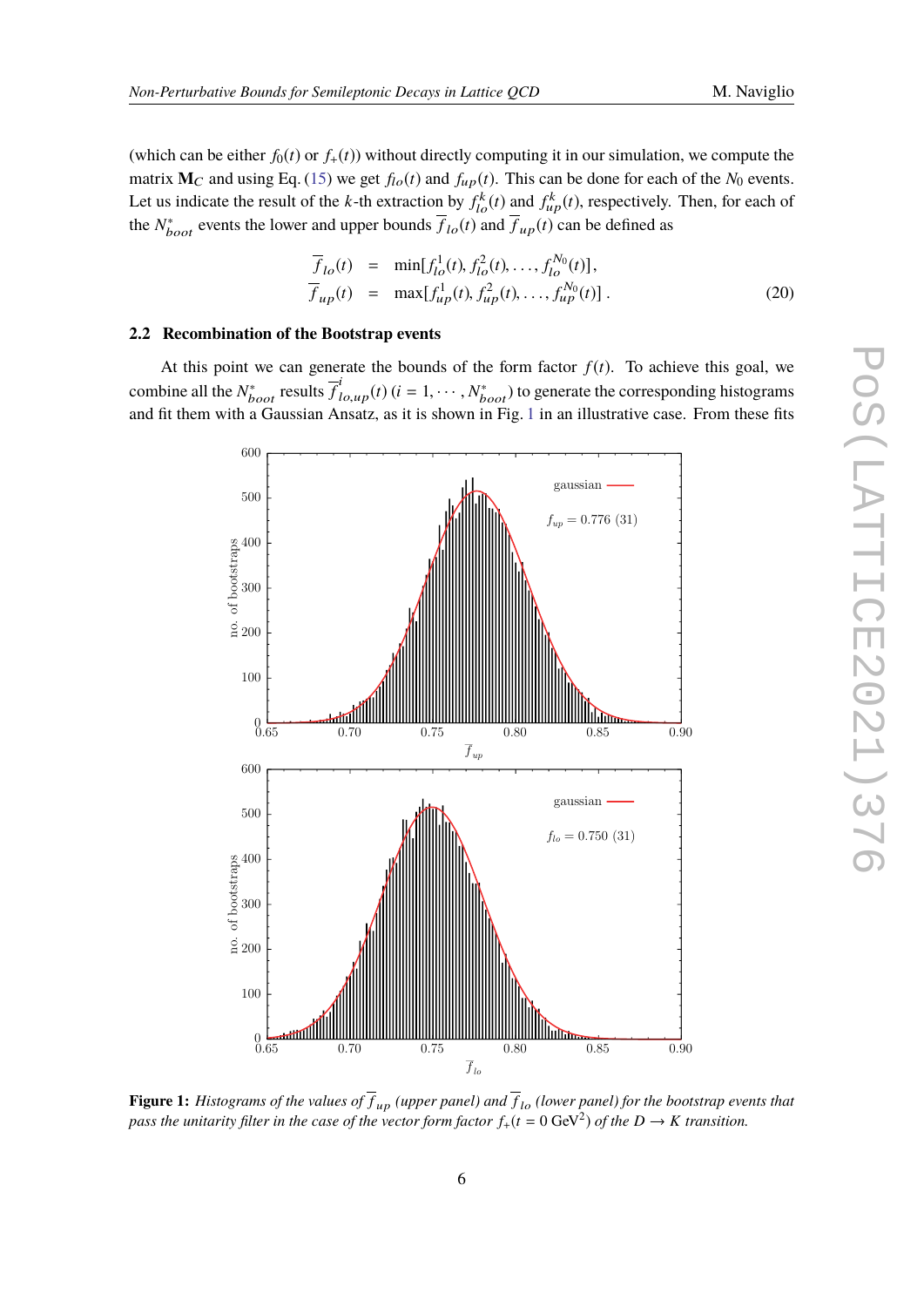we extract the average values  $f_{lo(up)}(t)$ , the standard deviations  $\sigma_{lo(up)}(t)$  and the corresponding correlation factor  $\rho_{lo,up}(t) = \rho_{up,lo}(t)$ . It is understood that the above procedure is applied for both the scalar  $f_0(t)$  and the vector  $f_+(t)$  form factors.

After these steps, for any choice for  $t$  we obtain from the bootstrap events (pseudogaussian) distributions for  $f_{0,lo}(t)$ ,  $f_{0,up}(t)$ ,  $f_{+,lo}(t)$  and  $f_{+,up}(t)$  as well as the corresponding mean values, standard deviations and correlations. We combine them according to the procedure described in Sec. V C of [\[1\]](#page-10-0) that leads to the final values of the form factor  $f(t)$  and its variance  $\sigma_f^2(t)$  as

$$
f(t) = \frac{f_{lo}(t) + f_{up}(t)}{2},
$$
\n(21)

$$
\sigma_f^2(t) = \frac{1}{12} \left[ f_{up}(t) - f_{lo}(t) \right]^2 + \frac{1}{3} \left[ \sigma_{lo}^2(t) + \sigma_{up}^2(t) + \rho_{lo,up}(t) \sigma_{lo}(t) \sigma_{up}(t) \right]. \tag{22}
$$

#### <span id="page-6-0"></span>**3. Results**

In this Section we discuss two applications of the DM method that show that not only it contains many advantages but it is also very effective in making predictions. In particular, we show that from the knowledge of the form factors in the large  $q^2$  region and of the susceptibilities it is possible to determine the form factors with good precision, without making any assumption on their functional dependence on the squared momentum transfer  $q^2$ .

As an illustration and a test of the method we used the recent results calculation of the form factors in  $D \to K$  decays from Ref. [\[2\]](#page-10-3). In the analysis, discussed in paragraph [3.1,](#page-6-1) we make use directly of the results obtained at finite values of the lattice spacing and for unphysical pion masses.

We also introduce in paragraph [3.2](#page-8-0) a further application of the method, not present in Ref. [\[1\]](#page-10-0) and based on the results of Ref. [\[6\]](#page-10-4).

#### <span id="page-6-1"></span>**3.1** Test of the method in the  $D \rightarrow K$  case

Since we have access to the original data of Ref. [\[2\]](#page-10-3), we can redo the analysis of that paper having computed on the same ensembles also the susceptibilities. The goal is now to implement the matrix method directly on the lattice data points bootstrap by bootstrap and make a totally model-independent extraction of the form factors following the procedure described in the previous section.

For the  $D \to K$  decay the lattice data of Ref. [\[2\]](#page-10-3) (already interpolated to the physical charm and strange quark masses) cover all the kinematical region in  $q^2$ . The idea is to mimic what happens in lattice calculations of *B* decays where all the lattice data are concentrated at  $q^2 \sim q_{max}^2$ . Thus, we have chosen to use, for each form factor, only two points at large values of  $q^2$  corresponding to the *D*-meson at rest, shown as red markers in Fig. [2.](#page-7-0) The great advantage of studying the  $D \rightarrow K$  decay is that we can compare our results obtained with the unitarity procedure to the ones obtained from a direct calculation of the form factors. We applied the matrix method described in the previous Sections to the determination of the FFS using 31 bins in  $[-0.5 \text{GeV}^2, q_{max}^2]$ . The susceptibilities  $\chi_{0^+,1^-}$  are those computed non perturbatively for each ensemble. They have been<br>obtained by eliminating the are pertials at the help for  $\chi_{0^+,0^-}$ . Thus, the kinematical functions obtained by eliminating the one particle state both for  $\chi_{0^+}$  and  $\chi_{1^-}$ . Thus, the kinematical functions  $t_{\text{obs}}$  have been medified accordingly to  $\Gamma_2$  (42) of [1] by including accordingly the  $\Gamma_2^*$  and the  $\phi_{0(+)}$  have been modified accordingly to Eq. (42) of [\[1\]](#page-10-0) by including respectively the  $D_s^*$  and the  $D_s^*$  and the  $D_s^*$  and the  $D_s^*$ D<sup>∗</sup>  $_{0}^{*}(2400)$  poles. Their masses have been calculated on the same ensembles (see Section VII B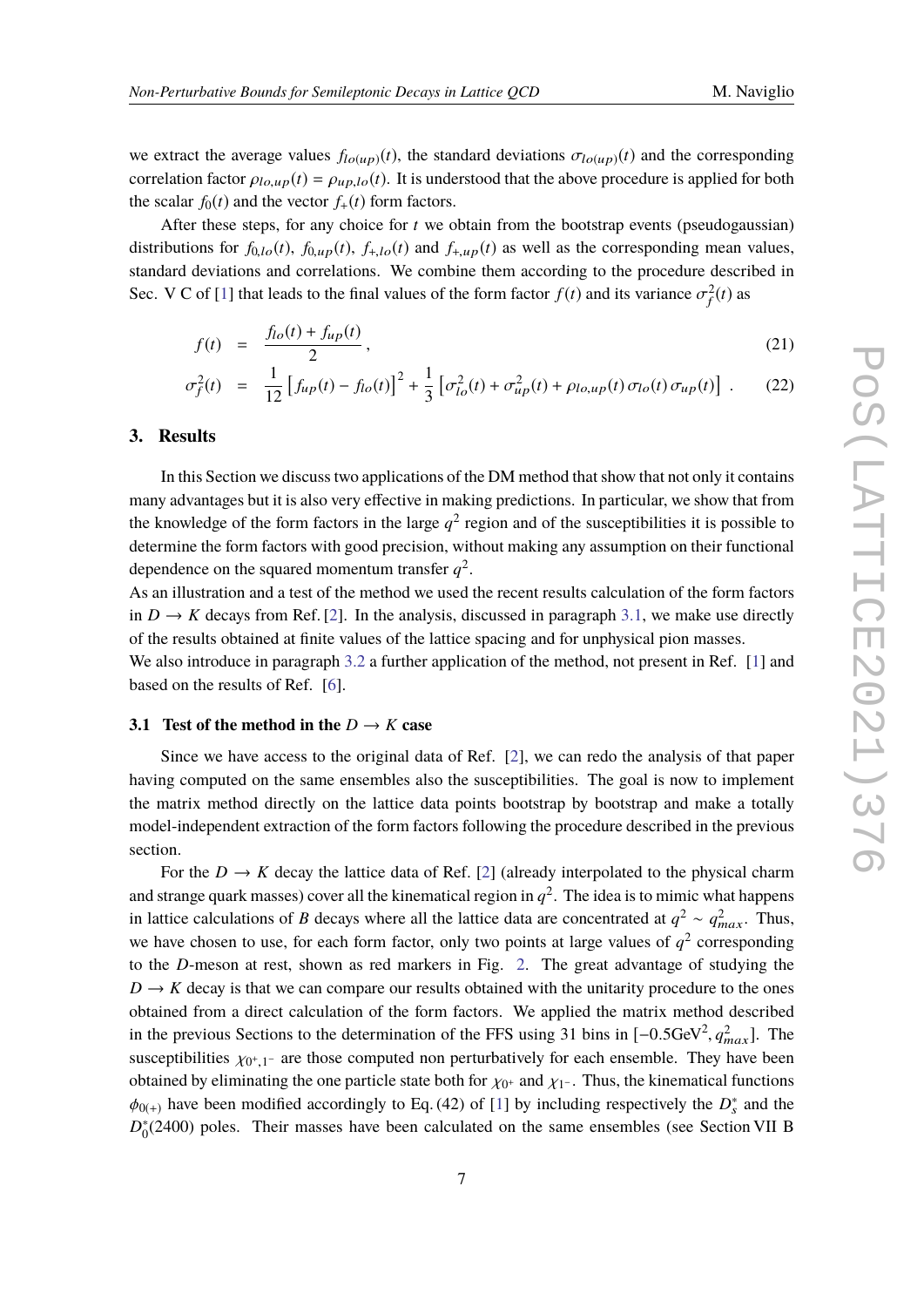<span id="page-7-0"></span>

of [\[1\]](#page-10-0)). To illustrate the procedure we show in Fig. [2](#page-7-0) the comparison between our predictions for

**Figure 2:** The  $D \to K$  form factors  $f_+(q^2)$  (orange band) and  $f_0(q^2)$  (cyan band) obtained in this work and *in Ref. [\[2\]](#page-10-3) (dots and diamonds) in the case of the ETMC ensembles B25.32 (upper panel) and D30.48 (lower panel). The red markers (two points at large values of q* 2 *for each form factor) have been used as inputs for our study, while the other ones are not. The lattice data of Ref. [\[2\]](#page-10-3) are interpolated to the physical values of the charm and strange quark masses determined in Ref. [\[5\]](#page-10-5).*

the allowed bands of the form factors, obtained by using as inputs only the points denoted as red markers at large  $q^2$ , and the rest of the lattice points that are not used as input in our analysis in the case of the ETMC ensembles B25.32 and D30.48 (see Appendix B of [\[1\]](#page-10-0) for details on the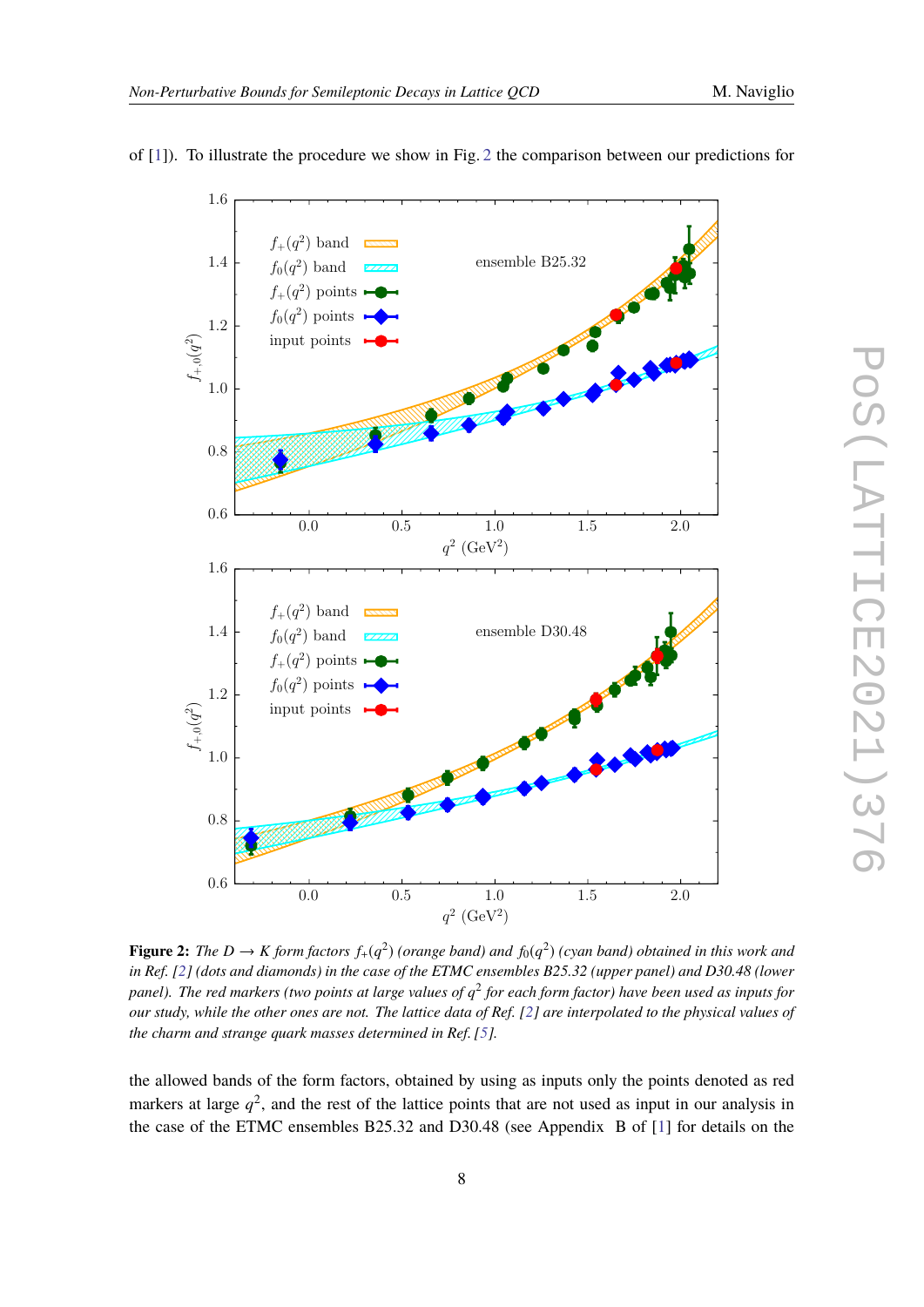simulations). The agreement is excellent in all the range.

These results suggest that it will be possible to obtain quite precise determinations of the form factors for *B* decays by combining form factors at large  $q^2$  with the non perturbative calculation of the susceptibilities.

In Fig. [3](#page-8-1) we present the final bands for the vector and scalar form factors, extrapolated to the physical value of the pion mass and to the continuum limit. The bands agree with the results of Ref. [\[2\]](#page-10-3) and exhibit a good precision. This demonstrates that the dispersive matrix method allows to determine the semileptonic form factors in their whole kinematical range with a quality comparable to the one obtained by the direct calculations, even if only a quite limited number of input lattice data for each FF (and the non-perturbative susceptibilities) are used<sup>[2](#page-8-2)</sup>.

<span id="page-8-1"></span>

**Figure 3:** Momentum dependence of the form factors  $f_+(q^2)$  (orange band) and  $f_0(q^2)$  (cyan band), extrap*olated to the physical point and to the continuum limit, obtained using the dispersive matrix method of this work. The markers represent the lattice results computed in Ref. [\[2\]](#page-10-3).* 

#### <span id="page-8-0"></span>**3.2 A further application**

Recently the  $D \to K$  form factors have been computed quite precisely in [\[6\]](#page-10-4). In particular, for  $q^2 = 0$  they find

$$
f(0) = 0.7380 \pm 0.0043. \tag{23}
$$

Using the results given in Table III of [\[6\]](#page-10-4) we have evaluated eight synthetic points for each form factor. Then, we have applied our dispersive analysis using as inputs only the three data at the largest values of  $q^2$ . The results are shown in Fig. [4](#page-9-0) in the whole kinematical range. It can be clearly seen that, although we make use of few data points in a limited range of  $q^2$ , our dispersive bands

<span id="page-8-2"></span><sup>&</sup>lt;sup>[2](#page-7-0)</sup>We have explicitly checked that the results at  $q^2 = 0$  shown in Fig. 2 are stable against the addition of (red) points provided they are taken in the large  $q^2$  region.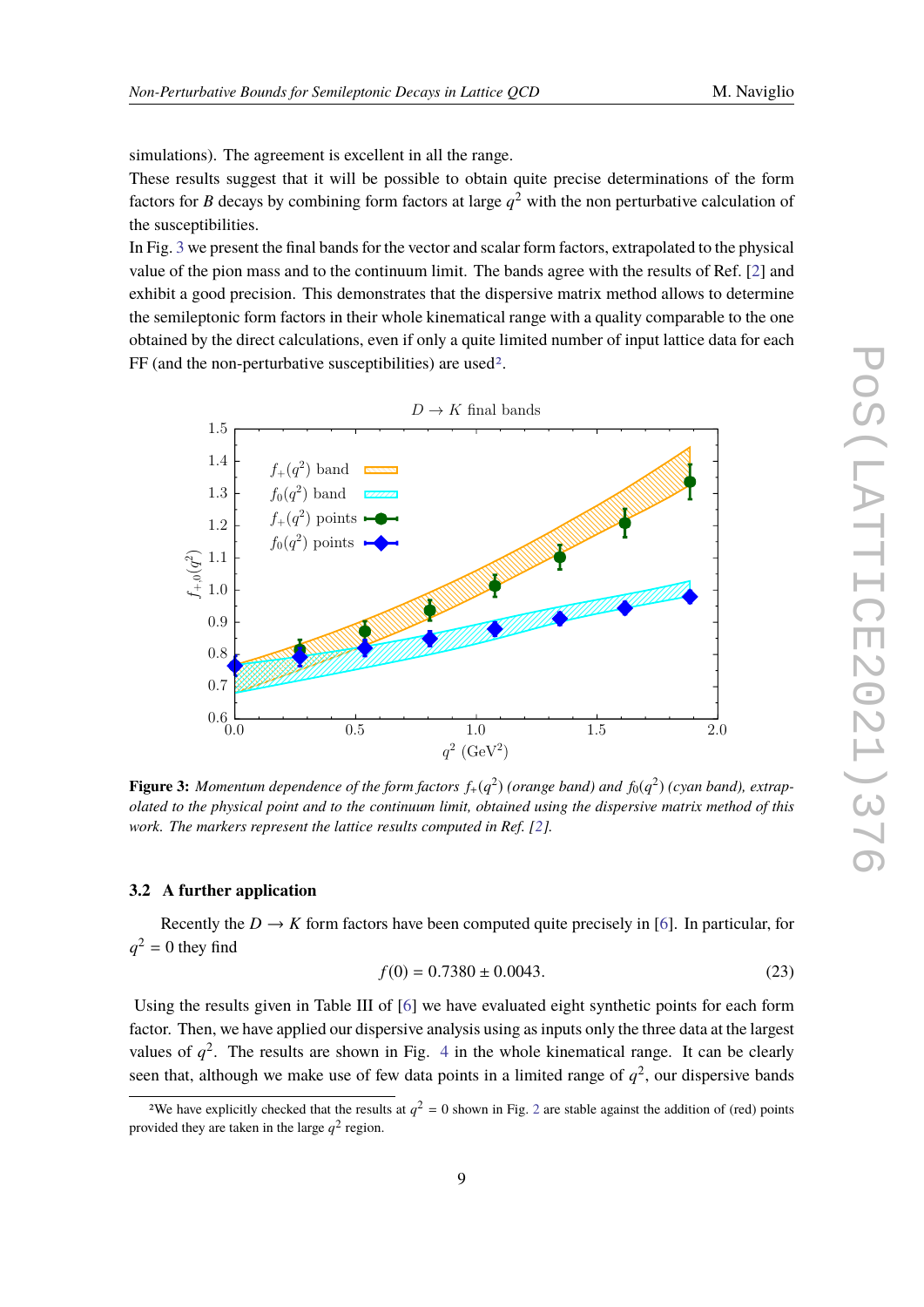<span id="page-9-0"></span>

**Figure 4:** The  $D \to K$  form factors  $f_+(q^2)$  and  $f_0(q^2)$  versus the squared 4-momentum transfer  $q^2$ . The *blue and red markers represent a total of eight synthetic data points for each form factor evaluated using the results given in [\[6\]](#page-10-4). The grey and purple bands are the results of our dispersive approach obtained using as* inputs only the three blue points at the largest values of  $q^2$ .

are remarkably precise and agree with the direct lattice results in the whole kinematical range. In particular, for  $q^2 = 0$  we get

$$
f(0) = 0.7384 \pm 0.0052. \tag{24}
$$

The above findings suggest that, thanks to the DM method, it may be a good strategy to use computing time for improving the precision of few data points at the largest values of  $q^2$ .

#### **4. Conclusions and outlook**

We can conclude that the Dispersive Matrix method is very effective and precise in its prediction. It has three main advantages:

- 1. The method doesn't rely on any assumption about the functional dependence of the FF on the momentum transferred. Then, it is model independent;
- 2. It's entirely based on first principles. The susceptibilities and the form factors are non perturbative and we don't rely on any series expansion;
- 3. It gives very precise and accurate predictions in the whole kinematical range of values of  $q<sup>2</sup>$ even if we use few data inputs at the largest values of  $q^2$ .

The DM method has been already successfully applied in [\[7–](#page-10-6)[9\]](#page-10-7) and other applications are underway.